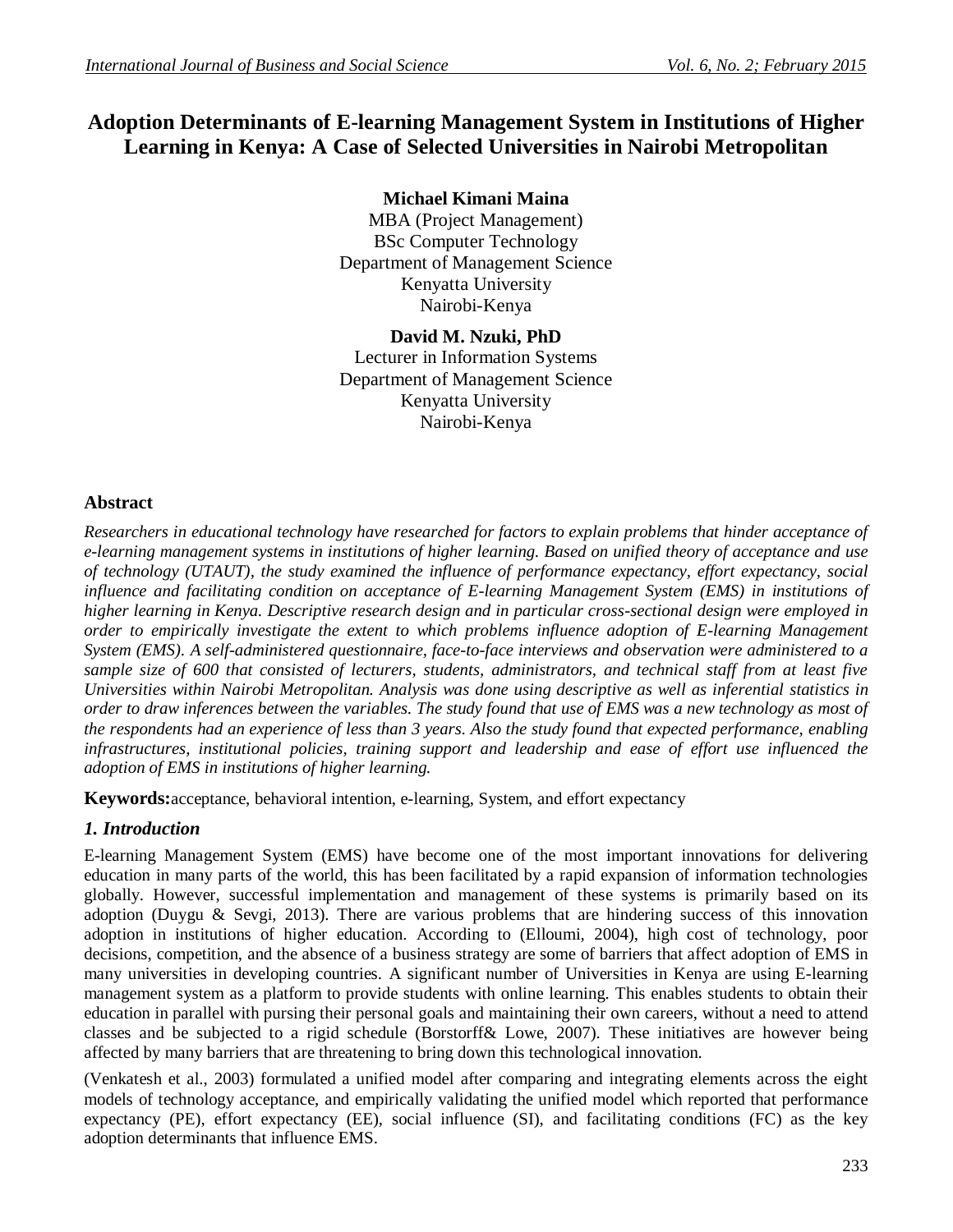Many theoretical models and empirical studies that investigate factor that affect adoption or acceptance of EMS in institutions of higher learning in both developing and developed countries have supported UTAUT. It is against this theory that this inquiry sought to find out whether what have been reported by UTAUT really apply in institutions of higher education in Kenya.

This research study sought to investigate adoption determinants of e-learning Management systems (EMS) in institution of higher learning in Kenya.

### **1.1. Specifically, the study sought to**

- i. Investigate whether Performance expectancy (PE) influence behavioral intention to adopt e-learning management system (EMS) in institution of higher learning in Nairobi Metropolitan.
- ii. Find out whether effort expectancy (EE) influences behavioral intention to adopt e-learning management system (EMS) in institution of higher learning in Nairobi Metropolitan.
- iii. Examine whether social influence (SI) affluence behavioral intention to adopt e-learning management system (EMS) in institution of higher learning in Nairobi Metropolitan.
- iv. Determine whether facilitating conditions (FC) influence adoption of e-learning management system (EMS) in institution of higher learning in Nairobi Metropolitan.

## *2. Literature Review*

### **2.1. Theoretical Literature**

A recent trend in higher education has been to set up e-learning Management systems (EMS) that provide students with online access and learning content. What drive this trend are changes in student's demographic factors in educational delivery market conditions, and in innovation technology itself (Concannon, Flynn, & Campbell, 2005). However, there are many barriers that affect integration of E-learning Management System (EMS) into higher education, such as infrastructure, faculty effort, technology satisfaction, and graduates competency. Other factors that are believed to influence adoption of EMS as identified by (Elloumi, 2004) are high cost of technology, poor decisions, competition, and the absence of a business strategy.

Models or theories have been developed in the past to try to unearth constructs that could be influencing EMS adoption such as: Technology Acceptance Model (TAM); Theory of Reasoned Action (TRA); Motivational Model; Theory of Planned Behavior (TPB); a model combining TAM and TPB; Model of Personal Computer Utilization (MPCU); Innovation Diffusion Theory (IDT) and Social Cognitive Theory as outlined by (Venkatesh V. , Morris, Davis, & Davis, 2008) and many more.

These models of accepting technology have their foundations in the theory of social psychology developed by (Fishbein&Ajzen, 1975) as Theory of Reasoned Action (TRA), which point out the two key factors influencing the behavioral intent as attitude towards behavior and subjective norm. Later (Ajzen, 1991) added the factor of perceived behavioral control to the factors attitude toward behavior and subjective norm, which stems from the self-efficacy theory and is a condition for change in behavior. Another Theory of technology acceptance is Technology Acceptance Model (TAM) developed by (Davis, 1989), according to which the user's attitude towards technology is mainly influenced by perceived usefulness, attitude and perceived ease of use. In his proposal, (Davis, 1989) suggested that user's motivation can be explained by three factors: perceived ease of use, perceived usefulness, and attitude towards the system. He hypothesized that the attitude of the user towards a system was a major determinant of whether the user will actually use or reject the system. The attitude of the user is in turn believed to be influenced by two major beliefs: perceived usefulness and perceived ease of use, with perceived ease of use having a direct influence on perceived usefulness (Chuttur, 2009). Later, TAM model was updated by it author to include other variables and modify the relationships that he initially formulated.

The next Unified Theory of Acceptance and Use of Technology (UTAUT) model, which was developed by (Venkatesh et al., 2003)and commonly used in the field of e-learning, has identifiedfour constructs that are believed to influence user's technology acceptance. These constructs are: performance expectancy, effort expectancy, social influence and facilitating conditions. Further, the model emphasizes on the importance of four moderators: age, gender, experience and voluntariness of use that has a role in user's acceptance towards technology.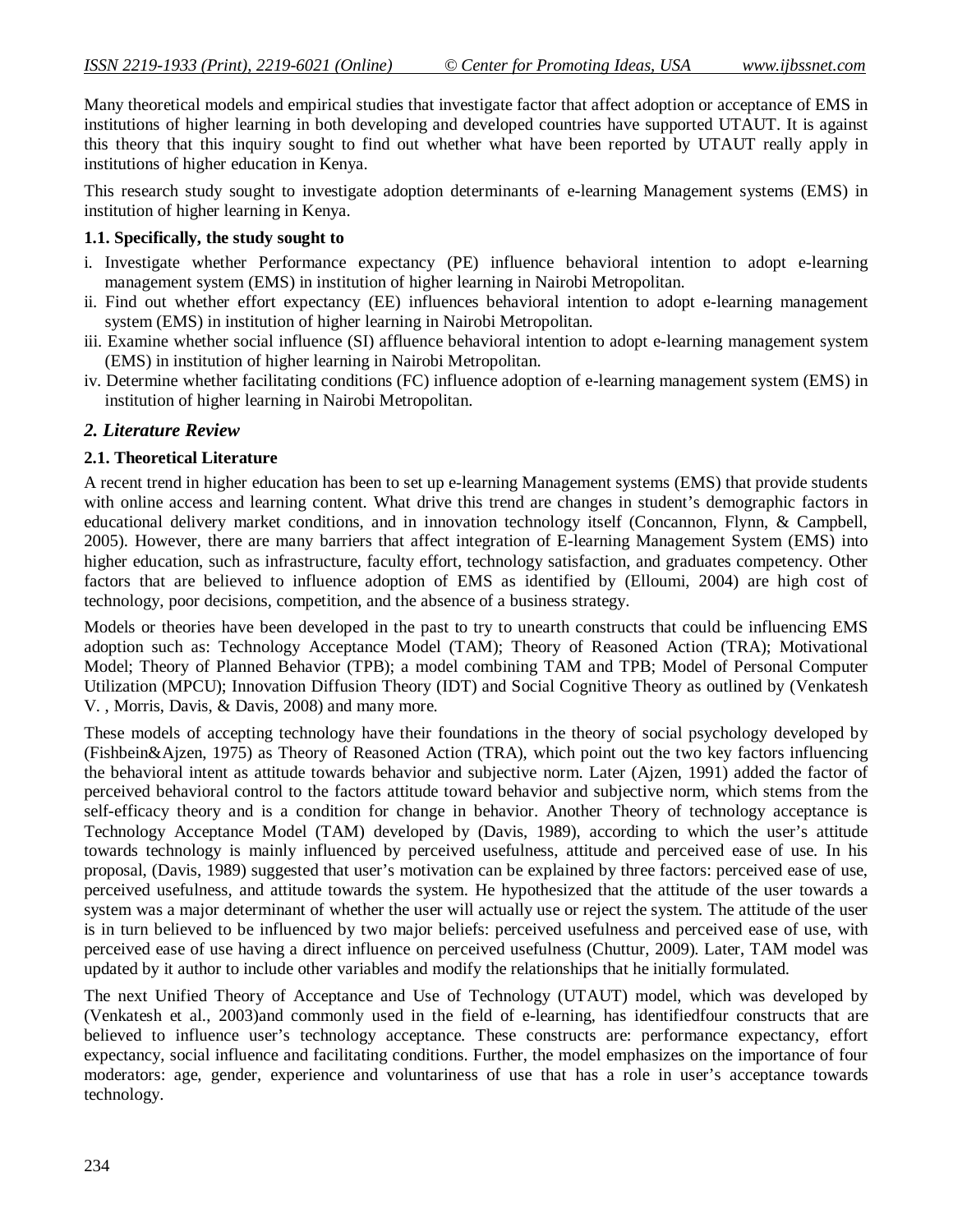This study will seek to adopt this Unified Theory of Acceptance and Use of Technology (UTAUT) to explorer or study factors influencing student's E-learning Management System (EMS) adoption in Institutions of higher education since it's able to account for 70% of the variance (Adjusted R2) in usage intention, which is a substantial improvement over any of the original eight models and their extensions (Venkatesh et al., 2008).

## **2.2. Empirical Literature**

E-learning is defined as learning or acquisition of knowledge distributed, facilitated and supported through the utilization of information and communication technologies (Jenkins & Hanson, 2003). (Liu & Wang, 2009) in their review of the definitions of E-learning found out that the characteristics of e-learning process was mainly based on the internet; information dissemination and knowledge flows in form of network courses among others. This innovation has given rise to learning economy wherein the capability to learn how to create new knowledge and adapt to changing conditions determine the performance of individuals, institutions, regions, and countries (Lundavall & Borras, 1999).

E-learning has continuously played a vital contribution to the progress of academic staff and students, and the improvement in the quality of teaching method and learning management system which have resulted in increased popularity of education in different educational institutions and organizations (Basheer& Ibrahim, 2011). Further it has also enabled learners to access the system at any time and at any place as long as there is an Internet connection.

Today, information technology (IT) is universally regarded as an essential tool in enhancing the competitiveness of the economy of a country. There is consensus that IT has significant effects on the productivity of firms. Elearning enable students at a higher educational level to obtain their education in parallel with pursing their personal goals and maintaining their own careers, without a need to attend classes and be subjected to a rigid schedule (Borstorff & Lowe, 2007). This has resulted to an increase in the number of online courses due to attained benefits for both university and learners as reported by (Kartha, 2006).

These effects will only be realized if, and when, IT are widely spread and used. It is essential to understand the determinants of IT adoption (Oliveira & Martins, 2011).

In a research study on framework of e-learning implementation in developing countries (Collins, Kennedy, & Geoffrey, 2012), found out that cost and poor Internet infrastructure considerably affect acceptance of e-learning in higher institutions of education. They indicated that majority students believe that their results would improve with e-learning implementation.

Many research studies regarding performance expectancy of information management systems have been carried out in the past. For example, (Margaret, Christina, & Kate, 1999) in a conference proceeding found out that Elearning Management System (EMS) in general make the lesson more interesting, easier, more fun for teachers and students. They also recommended that teachers and students should be provided with greater computer access and professional support. This report however, lacked any empirical backing and it does not follow the recommended academic research procedure.

While acknowledging and addressing the forces that can impede or support e-learning (Rosenberg, 2001, p. 180) recommends that employers be proactive in implementing e-learning approaches through training.

He also proposes a strong learning culture where four C's: "a culture of learning, champions who will lead elearning efforts, communications that position e-learning value, and an integrated change strategy to bring it all together". He has given an example where difficulty in equating learning with work can be one source of resistance to e learning and may cause its value to be misunderstood or even distorted. Institutional factors belong to a group of extrinsic motivational factors influencing academic teacher's acceptance of e-learning technology. Numerous study results indicate that factors, which influence academic teachers, differ depending on the current phase of e-learning introduction into academic in question. According to (Nanayakkara & Whiddett, 2005), one of the key factor that influence EMS acceptance is capacity and reliability of the ICT infrastructure.

## **2.2.1. Performance Expectancy and Behavioral Intention to Adopt EMS**

Performance expectancy refers to the degree to which an individual believes that using a particular system will help him or her to attain gains in job performance.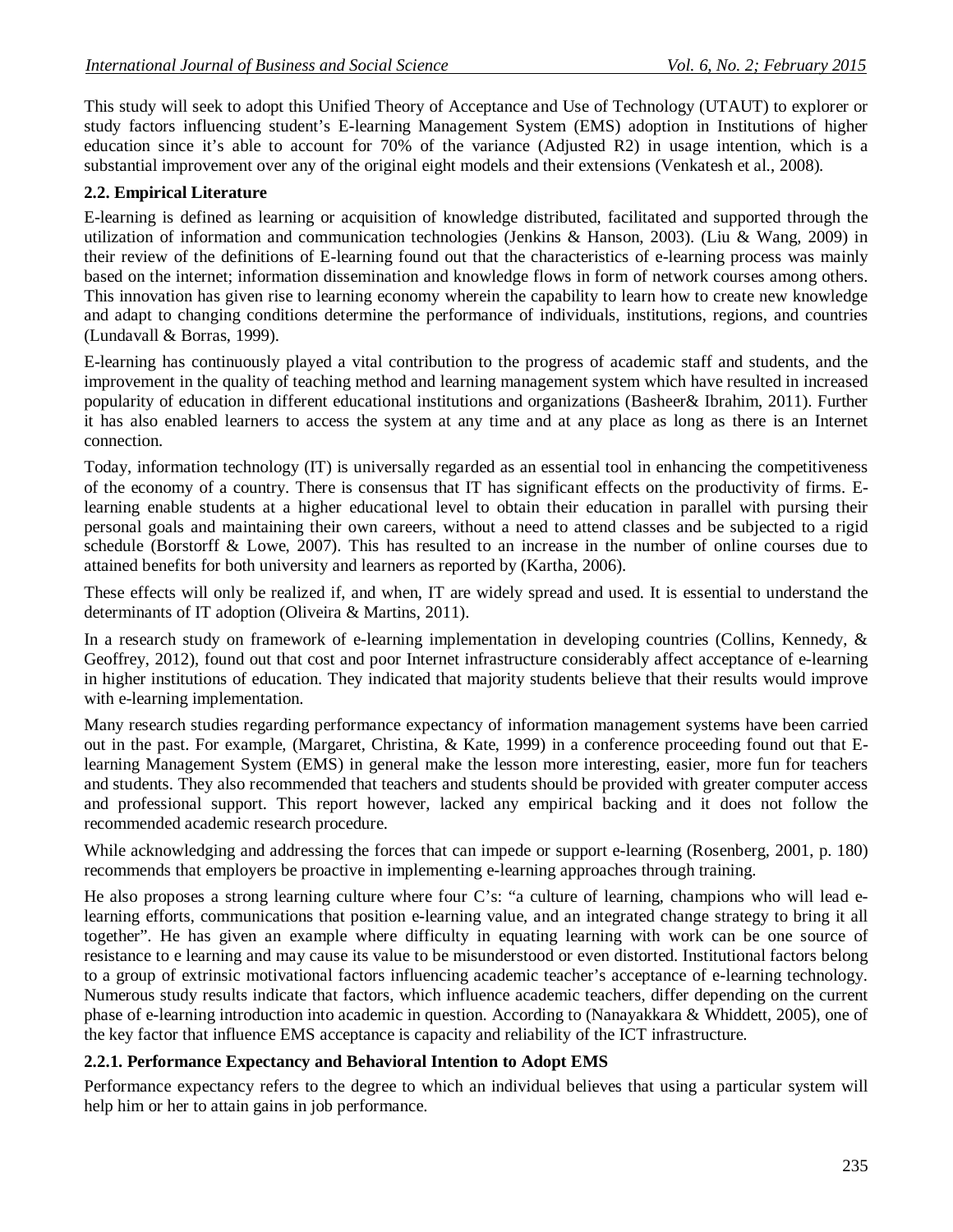Behavioral intention is once perceived likelihood or subjective probability that he or she will engage in a given behavior(Venkatesh et al., 2008). Performance expectancy is based on beliefs about perceived usefulness, flexibility and interactivityas some of key indicators that affect performance expectancy of an information management system.

Many research have been done on performance expectancy for example; Performance expectancy have been reported to be the strongest predictor of intention and remains significant in both voluntary and mandatory settings at all points of measurement by (Brinkerhoff, 2006) during their study on effects of a long duration, professional development on technology skills. (Nanchang, 2009) also carried out a study to determine technology acceptance of web-based learning system of Taiwan Technical University students using cluster sampling and stepwise regression analysis to determine the relationship among constructs. The research results shown that performance expectancy, attitude towards using technology, facilitating conditions, self-efficacy and social influence have significant influence on behavior intention. Also, it has been found out that individual-level factors such as performance expectations, effort expectancy, perceived behavioral control and group level factors like colleague influence have positive effect on behavioral intention. In addition, incentive like the company reward method was found to have positive effect on colleague and manager to use e-learning behavior, although the company's incentive had no direct impact on behavioral intention, but through the manager influence including lead by example, recommendations of employees to use e-learning was reported to be providing a moderating effect on the behavioral intention to use E-learning system (PeiWen, Chien, &Chincheh, 2011).

Interactivity is another key indicator of performance expectancy, which have been contended by (S. & H., 2002) as one of key construct that make e-learning make learning less frustrating by making it more interactive and engaging, be able to adjust the time, location, content, and speed of learning according to their own personal schedules.

#### **2.2.2. Effort Expectancy and Behavioral Intention to Adopt EMS**

Effort expectancy has been defined as the degree of ease associated with use of the system, whereas behavioral intention is once perceived likelihood or subjective probability that he or she will engage in a given behavior (Venkatesh et al., 2008). Perceive ease of use, ease of learning and perceived efficacy beliefsare important factors or indicators that are believed to influence effort expectancy and behavioral intention (Viswanath, 2000). However, very little research has been conducted to understand how that perception forms and changes overtime a gap that this study will seek to fill.

Many empirical studies on effort expectancy and behavioral intention have been carried, for example; (Venkatesh et al., 2003) contends that effort expectancy is significant in both voluntary and mandatory usage contexts. However, they noted that each one is only significant during the first time period hence becoming non-significant over periods of extended and sustained usage.Further, effort oriented constructs are expected to be more salient in the early stages of a new behavior, when process issues represent hurdles to be overcome and later become overshadowed by instrumentality concerns (Davis, 1989). (Viswanath, 2000) suggest that effort expectancy is more salient for women than for the men and suggest that this could be driven by cognitions related to gender roles in this research study entitled determinants of perceived Ease of use: Integrating Control, Intrinsic Motivation, and Emotion into the Technology Acceptance Model.Computer systems have also been found to be enhancing teaching and learning by providing opportunities to practice and analyze offering better access to relevant articles, teaching and learning materials (Shahadat, Mahbub, &Che, 2012).

#### **2.2.3. Social Influence and Behavioral Intention to Adopt EMS**

Social influence refers to the degree to which an individual perceives that others believe that he or she should use the system, whereas behavioral intention is once perceived likelihood or subjective probability that he or she will engage in a given behavior(Venkatesh et al., 2008).(Venkatesh et al., 2003)Subjective norm a key construct drawn fromTheory of Reasoned Action (TRA) and defined as the person's perception that most people who are important to him think he/she should or should not perform the behavior in question according (Fishbein&Ajzen, 1975)is one of the key indicator along with image. Image which is drawn from Innovation Diffusion Theory (IDT) that was grounded in sociology and is defined as the degree to which use of an innovation is perceived to enhance one's image or status in one's social system.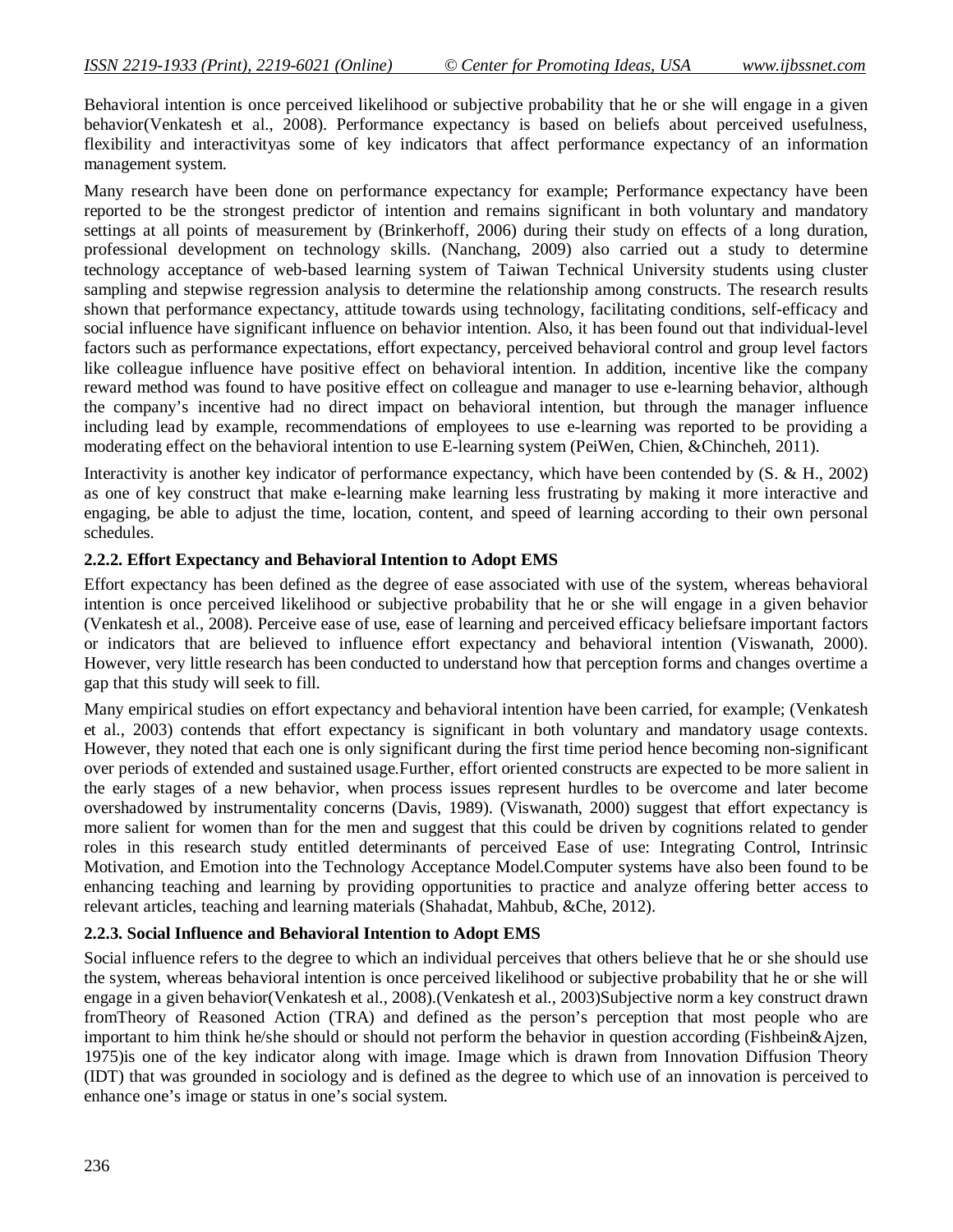Ali, Kate, & Xiaohui (2013) are of the view that e-learning implementation is not simply a technological solution, but a process of many different factors such as social and behavioral contexts. They also acknowledge that there is little knowledge about the important rule of such factors in technology adoption and use in context of developing countries a gap that should filled.(Shahadat, Mahbub, & Che, 2012) in their research study entitled barriers to the introduction of ICT into education in developing countries found out that many developing countries one of most significant social factors influencing the use of ICT in women is the low social status of women and hence providing education or the use ICT to women is not considered important which influence behavioral intention in adoption of e-learning management systems.

## **2.2.4. Behavioral Intention and Adoption Determinants of EMS**

Behavioral intention refers to a person's perceived likelihood or subjective probability that he or she will engage in a given behavior. Adoption of e-learning management system is ability of person to accept and utilize system.

Past empirical research show that the influence of effort expectancy on behavioral intention is moderated by gender, age, and experience, such that the effect is stronger for men and women, particularly younger men and women, at their early stages of experience (Viswanath, 2000). They recommended the use of a three-item scale, which they adopted from (Davis, Bagozzi, &Warshaw, 1989) and extensively used in previous acceptance research in testing behavioral intention to use an information management system.

## **2.2.5. Facilitating Conditions and Adoption Determinants of EMS**

Facilitating conditions is defined as the degree to which an individual believes that an organizational and technical infrastructure exists to support use of the system (Venkatesh et al., 2003). Institutional policy, training support and leadership are some of the key indicators that have found to influence or affect facilitating conditions according to (Venkatesh et al., 2008). This study therefore adopted these key indicators in developing the conceptual framework.

Many previous empirical researches have been done for example;(Liu & Wang, 2009) reported that the rate of use, time spent on use and confidence in computer use affect acceptance of the e-learning environment positively in a research at the Swedish university. (Shahadat, Mahbub, &Che, 2012) also did a similar research and found out that barriers like lack of equipment, unreliability of equipment, lack of technical support and other resourcerelated issues affected adoption of e-learning management system.

The effective use of ICT would require the availability of equipment, supplies of computers and their proper maintenance including other accessories. Implementation of ICT demands other resources such as computers, printers, multimedia projectors, and scanners and many others, which are not available in all the educational institutions (Gulbahar, 2007).

Putting computers in classroom and wiring up schools does not of itself create exciting new learning situations that are about changing the ethos of classrooms and the culture of institutions but lack of administrative and institutional support, lack of training and experience, and limitations resulting from personality or attitudinal factors often result in teachers falling short when attempting to incorporate technology (Brinkerhoff, 2006). Equipping teachers with technology and then failing to provide adequate training or failing to provide adequate training or failing to consider curricular issues have led to technology anxiety (Mumtaz, 2000).

A key predictor of technology use is the amount of technology training. Training typically focuses on basic skills instead of targeting the integration of technology in instruction.

In order to be successful in information management system implementation, training and support should be provided. Many researchers have documented the need of training and support as one of facilitating conditions in adopting e-learning management system for example; (Vannatta & Fordham, 2004) assert that the amount of technology training was one of the best predictors technology use.(Croxall& Cummings, 2000) established that hours of training and availability of technology are significantly related to teacher's classroom usage of technology; use of technology in teaching increased as hours of training increased. They also contend that training should target the integration of technology in instruction rather than typically focusing on basic skills.

(Donna & Joe, 2009) in their research study entitled teacher's adoption of technology for use in family and consumer science instruction, recommends that administrators must be proactive in their encouragement and support of all teachers as they integrate technology in the teaching or learning support. In addition, all stakeholders must continue to provide leadership to the integration of technologyin instruction.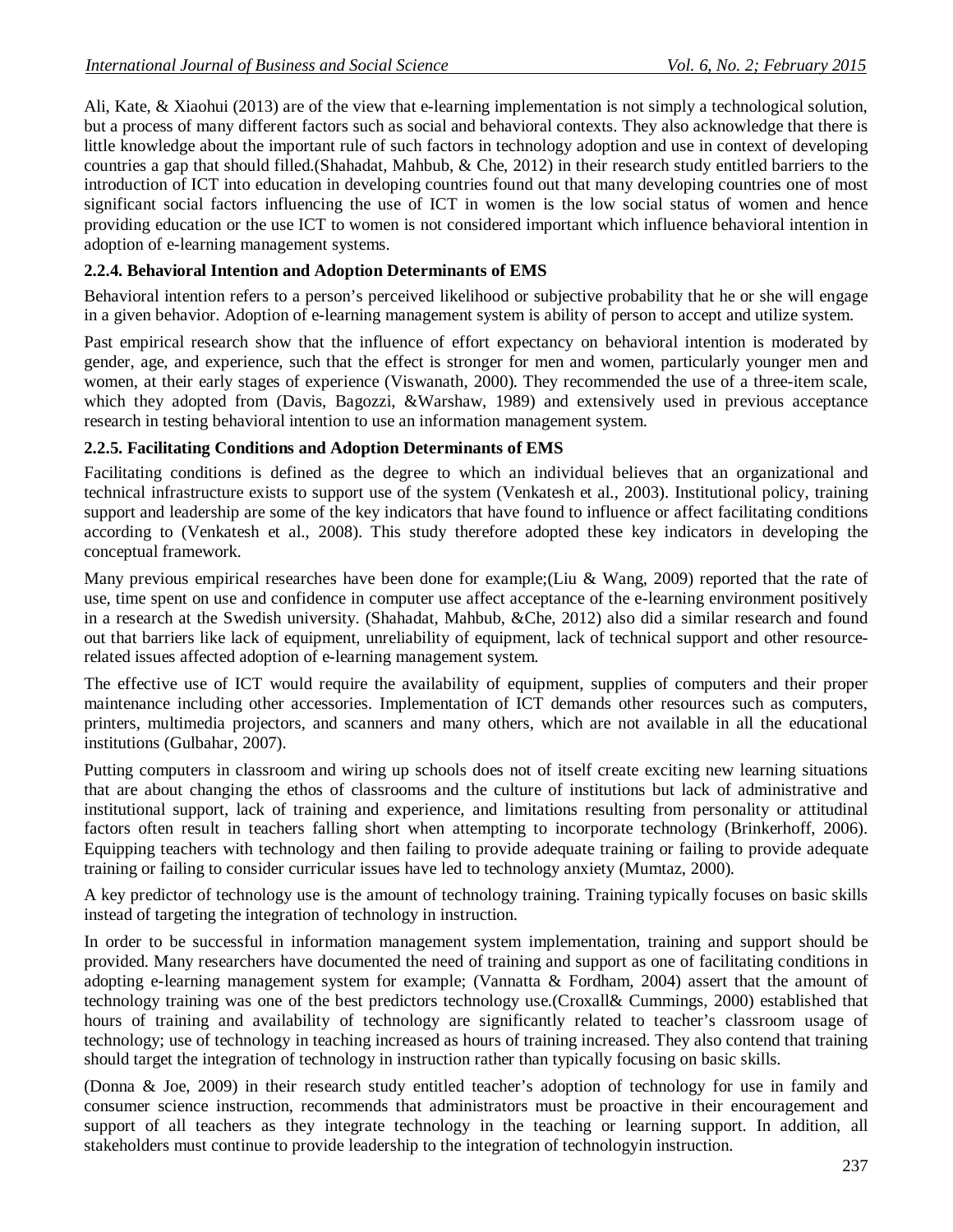### **2.3. Summary and Gaps to be filled by the Study**

In trying to understand factors that could be influencing adoption or acceptance of EMS in many universities in developing countries, many authors have carried out intensive studies regarding the adoption of e-learning management system (EMS). All researchers agree that there are many factors that would influence e-learning management system (EMS) both positively and negatively.

Existing theories of technology acceptance such as Technology Acceptance Model (TAM) and Unified Theory Acceptance and Use of Technology (UTAUT) have been instrumental in carrying out empirical studies regarding the factors that influence e-learning management system (EMS). Guided by both theoretical and empirical studies, it have been found out that constructs like performance expectancy (PE), Effort Expectancy (EE), Social Influence (SI), and Facilitating Conditions (FC) as proposed by UTAUT model do influence E-learning Management System (EMS) adoption or acceptance and more study. It is through this guide by literature that the researcher adopts below conceptual framework as proposed by (Venkatesh et al., 2003).

#### **2.4. Conceptual Framework**



Source: (Venkatesh et al., 2003)

This conceptual framework explains user intention to use an information system and subsequent usage behavior. The model holds that four key constructs: 1) performance expectancy, 2) effort expectancy, 3) social influence, and 4) facilitating conditions; the first three being direct determinants of behavior intention, and the fourth a direct determinant of e-learning adoption or acceptance. Gender, age, experience, and educational background are posited to moderate the impact of the four key constructs on usage or acceptance of EMS and behavior intention.

## *3. Research Methodology*

The study adopted the survey research design, which according to (Creswell, 2009) provides a quantitative or numeric description of trends, attitudes, or opinions of a population by studying a sample population, which is essential for achievement of this study.

Nairobi metropolitan has over 18 universities with estimated population of over 100,000 people. The subjects of the study were drawn from five universities, which were randomly selected. The respondents include lecturers, administrators, students and ICT staffs who are all presented in the table below showing the total population (school population) and target population indicating the part of the school population with special interest in elearning. The respondents include lecturers, administrators, students and ICT staff.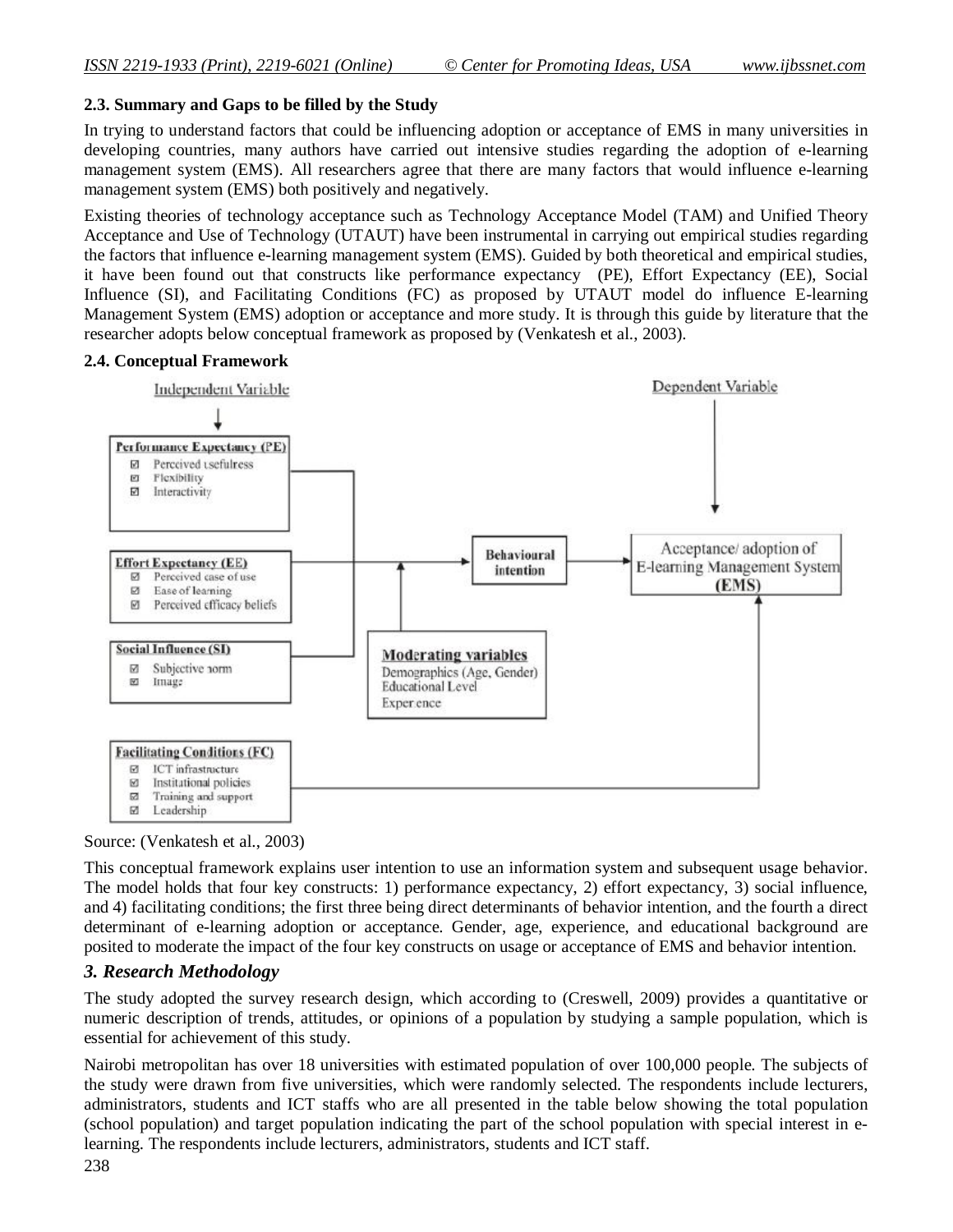| <b>Target</b><br><b>Respondents</b> | <b>Total</b><br>Population | Target<br><b>Population</b> | % of total target<br>population |
|-------------------------------------|----------------------------|-----------------------------|---------------------------------|
| Lecturers                           | 14,412                     | 1,244                       | 11.10%                          |
| Administrators                      | 3,248                      | 869                         | 7.75%                           |
| <b>Students</b>                     | 84,661                     | 8,689                       | 77.48%                          |
| <b>ICT</b> Staff                    | 6,970                      | 412                         | $3.67\%$                        |
| Total                               | 109,291                    | 11,214                      | $100.00\%$                      |

### **Table 3.1: Study Population**

Source: Survey (2014)

The study was realized by adopting the following sampling finite population computation formula that according to (Creswell, 2009) is recommended for a population of less than 50,000.

 $n = Z^2 P (1-P)/d^2$ 

Where  $n =$  sample size;

 $Z = Z$ -statistics for a level of confidence (in this case will be 95%),

 $P =$  expected prevalence or proportion (in proportion of one; if 50%,  $P = 0.5$ ), and

 $d = \text{precision}$  (in proportion of one; if 4%,  $d = 0.04$ ).

Therefore,  $n = 1.96^2 \times 0.5 (0.5) / 0.04^2 = 600.25 \approx 600$ 

This study therefore targeted approximately 600 respondents as its study sample, which was subdivided as follows.

| <b>Target Respondents</b> | <b>Sample Size</b> | % of total target sample |
|---------------------------|--------------------|--------------------------|
| Lecturers                 | 67                 | 11.10%                   |
| Administrators            | 46                 | 775%                     |
| <b>Students</b>           | 465                | 77.48%                   |
| <b>ICT Staff</b>          | 22                 | $3.67\%$                 |
| Total                     | 600                | $100.00\%$               |

|  |  |  | <b>Table 3.2 Study Sample</b> |  |
|--|--|--|-------------------------------|--|
|--|--|--|-------------------------------|--|

Source: Survey (2014)

This study targeted respondents who were using or were involved in administering or running of an e-learning management system (EMS). These targeted participants were adequate to inform the study since they were supposed to offer information on their interactions with EMS and their views on its adoption and determinants of its adoption, all information that the participants were thought to harbor. Self-administered questionnaires were used as form of data collection since according to (David, 2009) they allow respondents to consult and respondents may be honest than when faced by an interviewer.

## *4. Data Analysis and Results*

#### **4.1. Demographic Information**

The gender representations of respondents in this study were as shown in figure 4.1.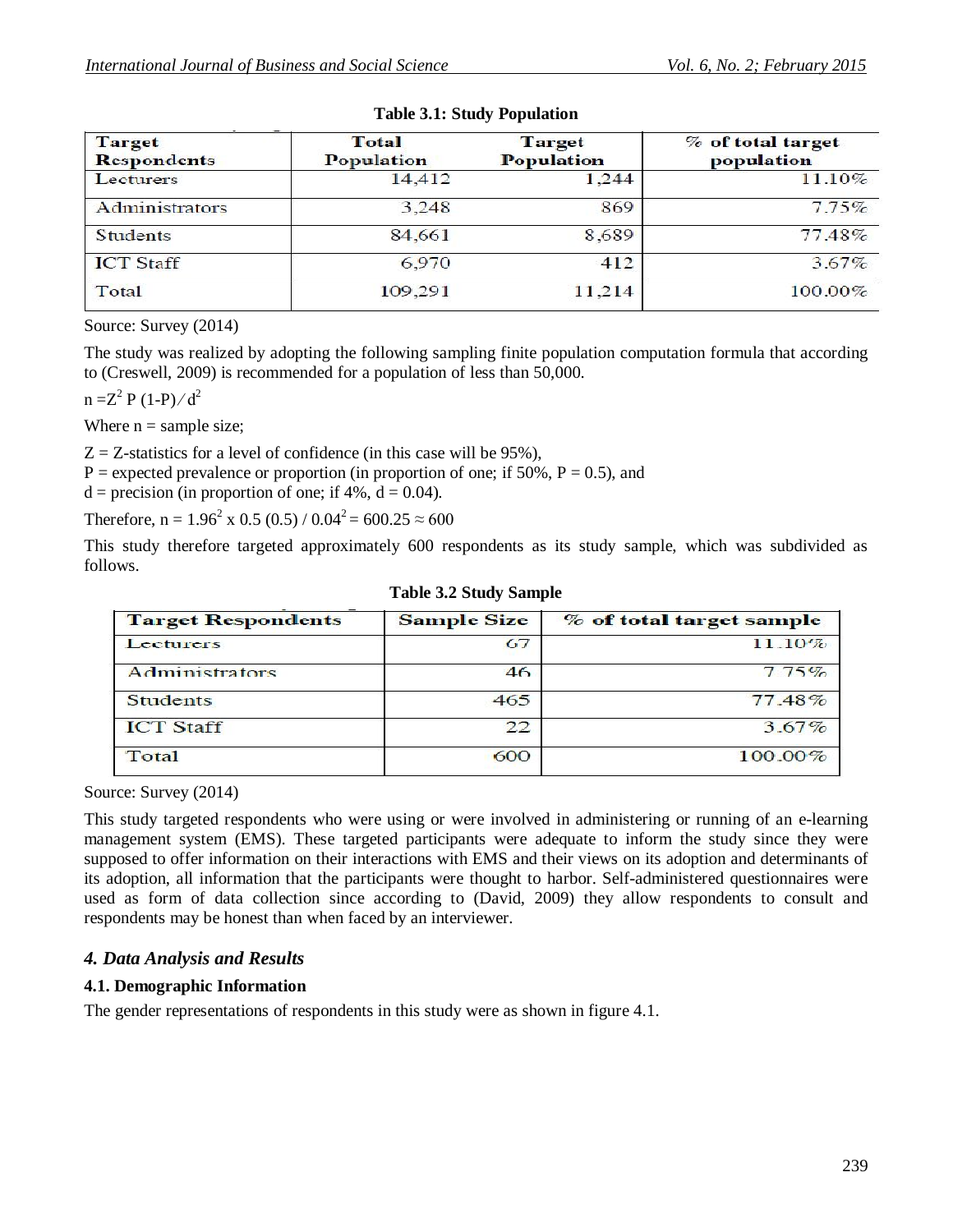



**Figure 4.1 Gender**

Source: Survey data (2014)

The proportion of males who participated in the whole population was 73% while that of ladies was 28%.

This shows the sample had more men than women who took part as respondents. This could be probably due to the high number of men to women pursuing the high learning.

Since age has being proven to be one of the key-moderating variable in many models for example UTAUT by (Venkatesh et al., 2003). The age distribution of the respondents who took part in the study is shown in figure 4.2.



**Figure 4.2 Age Distribution**

Source: Survey data (2014)

The findings shows that majority of the respondents who took part in this study were aged between 15-24 years. (73.9%). Approximately 17.4% were aged between 25-34 years, 5.4% between 35-44 years and the least those aged 45 years and above. The high number of young people in the study depicts the high number of student participation in the study.

#### **4.2 Experience with E-learning Management System (EMS)**

The researcher collected data on the experience with E-learning management system (EMS) among the respondents. The findings are as shown in figure 4.3.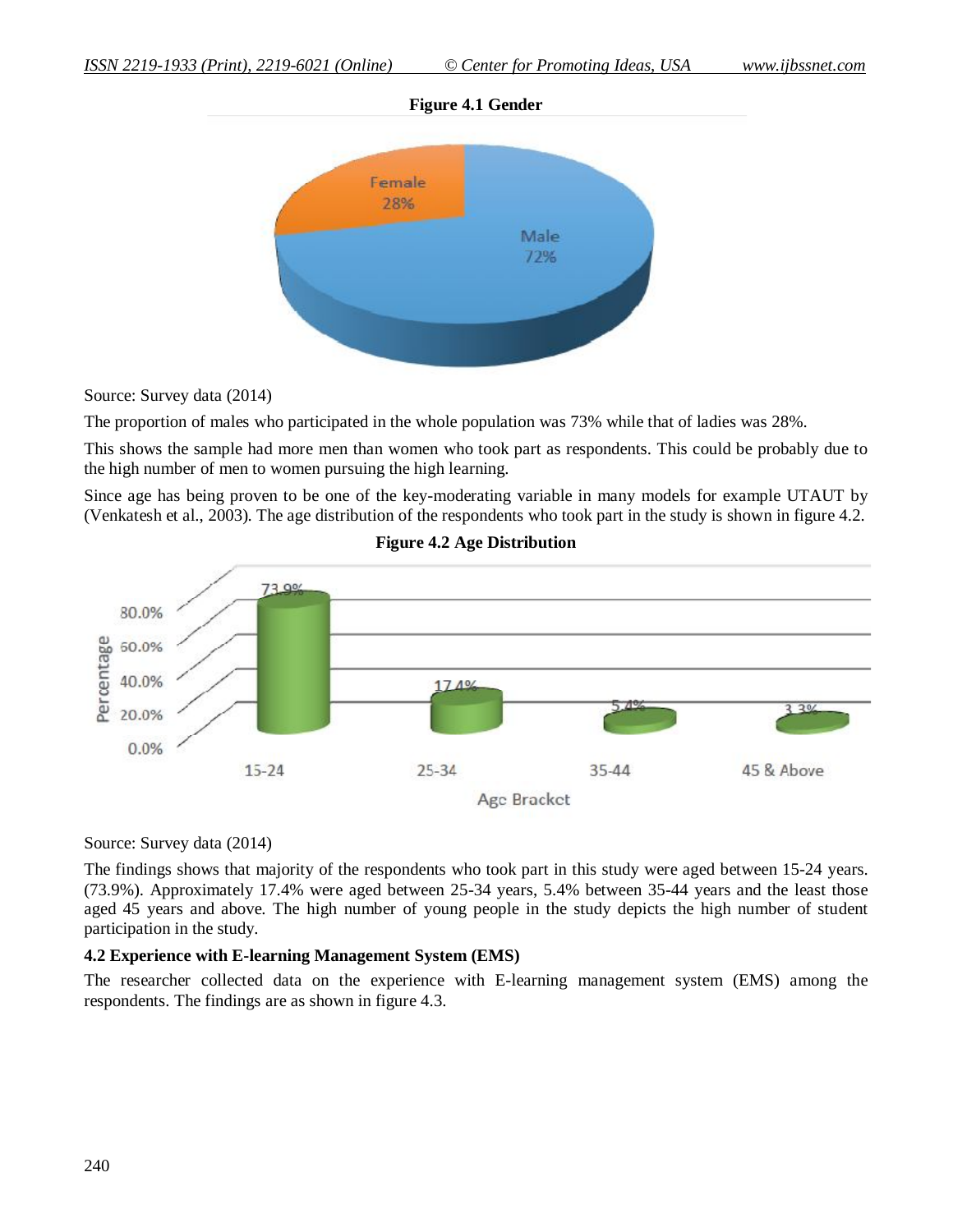

**Figure 4.3 Experience with E-learning Management System (EMS)**

Source: Survey data (2014)

The results indicate that most of the respondents (42.7%) had 2-3 years of experience with EMS, 35.4% had an experience with EMS of less than 1 year. This shows that most of the respondents had little or no much experience with the EMS. This could be due to the low levels of usage of such technology in higher institutions of higher learning.

#### **4.1.1. Education Level**

The researcher collected data from the respondents on their education levels. The finding about their education levels is shown in figure 4.4.



### **Figure 4.4 Education Level**

Source: Survey data (2014)

The result indicates that 68.5% of the respondents were undergraduates, followed by those who had diplomas (15.2%). This indicates that majority of the people who took part in this study had good understanding of education and had good education of up-to degree level, which is in line with what (Venkatesh et al., 2008)found out.

#### **4.2. Performance Expectancy**

The researcher collected data from the respondents on the importance of EMS on performance. The data was collected using a five point likert scale as (Venkatesh et al., 2003) recommends and analyzed using descriptive statistics (mean and standard deviation). In the scale, those variables which had a mean close to 4.0 represented "agree', those which had a mean close to 3.0 represented "neutral" while those which had a mean close to 2.0 represented "disagree" as shown in table 4.1. Standard deviation was used to indicate the variability of the responses.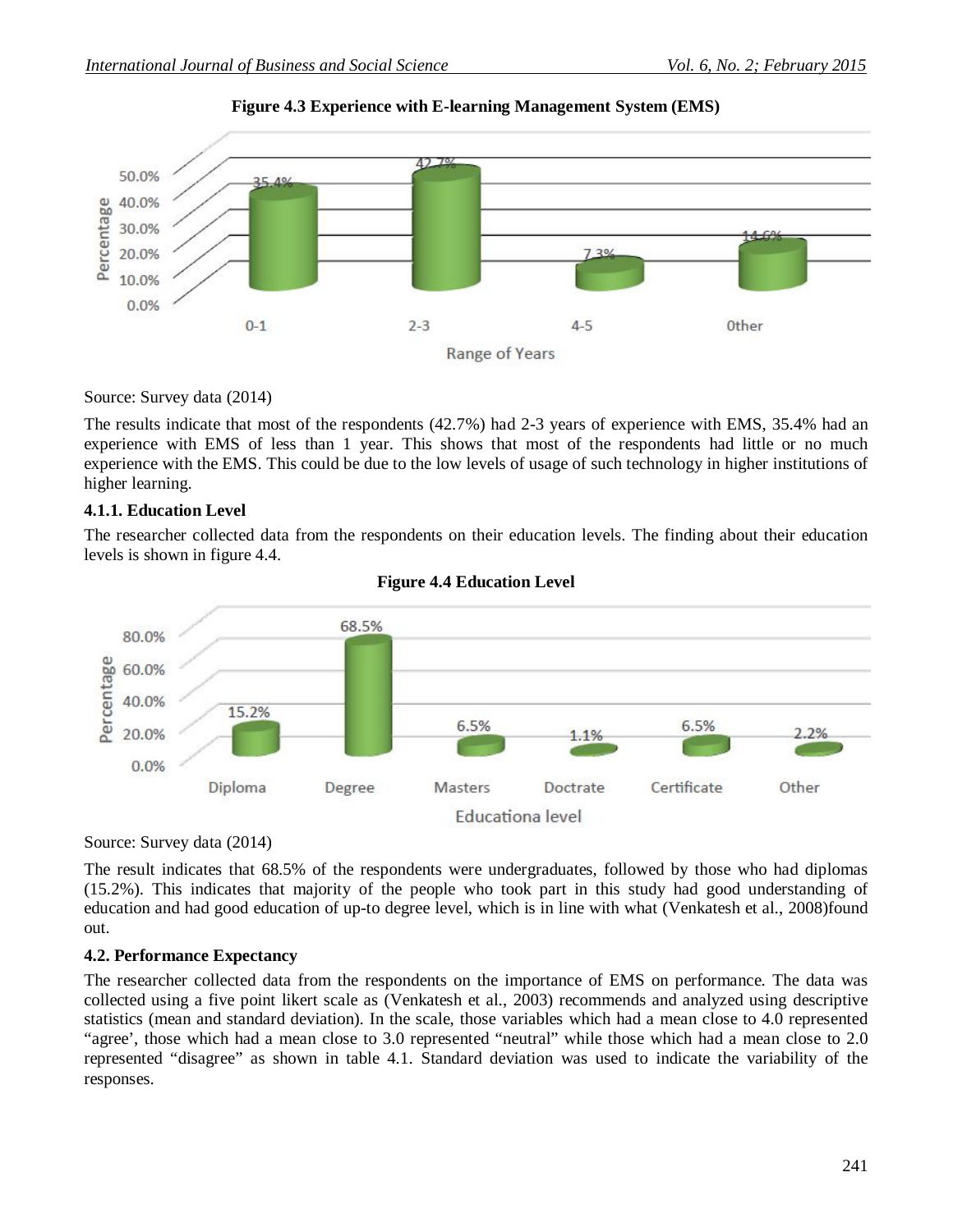| <b>Perceived usefulness</b>                                               | Rank | <b>Mean</b> | <b>Std. Dev</b> |
|---------------------------------------------------------------------------|------|-------------|-----------------|
| Using EMS in my studies enable me to accomplish tasks more quickly        | 91   | 4.13        | 0.83            |
| I find EMS useful in my studies                                           | 91   | 4.12        | 0.84            |
| Using EMS enhances my efficiency as a student                             | 91   | 4.05        | 0.82            |
| Using EMS reduces my study load considerably                              | 90   | 3.96        | 0.97            |
| Using EMS helps me learn the topic                                        | 91   | 3.95        | 0.85            |
| Using EMS increases my chance of scoring higher marks                     | 91   | 3.73        | 1.17            |
| Interactivity                                                             |      |             |                 |
| Allows to get information from online sources                             | 91   | 4.27        | 0.73            |
| Allows to interact with friends and work together on assignments          |      | 3.82        | 1.07            |
| Can interact with teachers and get answers in reasonable time             | 91   | 3.63        | 1.06            |
| Flexibility                                                               |      |             |                 |
| Provides flexibility of studying the topic anytime at any place           | 89   | 4.07        | 0.97            |
| Enables me to learn at my pace                                            | 90   | 3.72        | 1,11            |
| Enables to learn lessons in the form that is adapted to my learning style |      | 3.69        | 1.06            |
| Allows to choose topics in order of my preference                         | 90   | 3.56        | 1.09            |

#### **Table 4.1 Performance Expectancy**

Source: Survey data (2014)

According to the findings shown in table 4.1, the respondents agreed that use of EMS enabled them to accomplish tasks more quickly (M=4.13) and enhanced their efficiencies as students (M=4.05). Other respondents agreed that Use of EMS reduced their study load considerably (M=3.96), learn the topics (M=3.95) and increased chances of scoring higher marks (M=3.73), which is in agreement with (Collins, Kennedy, & Geoffrey, 2012) who found out that majority students believe that their results would improve with e-learning implementation.

On interactivity, the respondents agreed that use of EMS allowed them to get information from online sources  $(M=4.27)$ , allowed them to interact with friends and work together on assignments  $(M=3.82)$  and to interact with teachers and get answers within reasonable time frames (M=3.63).

Further the study found that the use of EMS was flexible and could fit in their work schedules. According to the results, the respondents could study at anytime and anyplace (M=4.07). They could also learn at their pace  $(M=3.72)$  and to learn in the most convenient learning style  $(M=3.69)$ . In addition, the respondents also agreed that using EMS enabled them to choose topics in order of their preferences (M=3.56). This is in line with what (Borstorff& Lowe, 2007) reported that e-learning enable students at a higher educational level to obtain their education in parallel with pursuing their personal goals and maintaining their own career, without a need to attend classes and be subjected to a rigid schedule.

#### **4.3. Effort Expectancy**

The researcher collected data from the respondents regarding the EMS and effort expectancy. The data was collected on a five - point likert scale. The variables that had a mean close to 3.0 represented 'agree' while those, which had a mean close to 2.0 represented 'disagree'. Standard deviation was used to indicate the extent of variability of the responses. A standard deviation of less than 1.0 shows low variability and some consensus among the responses.

|                                                   | N  | Mcan | Std. Dev. |
|---------------------------------------------------|----|------|-----------|
| Ease of learning                                  |    |      |           |
| Learning to use EMS tool is easy                  | 79 | 3.91 | 0.98      |
| Ease of use                                       |    |      |           |
| Easy to become competent at using EMS             | 88 | 3.97 | 0.90      |
| Easy to get EMS to do what i want                 | 88 | 3.94 | 0.85      |
| Self-efficacy                                     |    |      |           |
| I possess the skills necessary to use EMS tool    | 88 | 3.78 | 1.18      |
| Most of my teachers possess the skills to use EMS | 88 | 3.42 | 1.03      |

#### **Table 4.2 Effort Expectancy**

Source: Survey data (2014)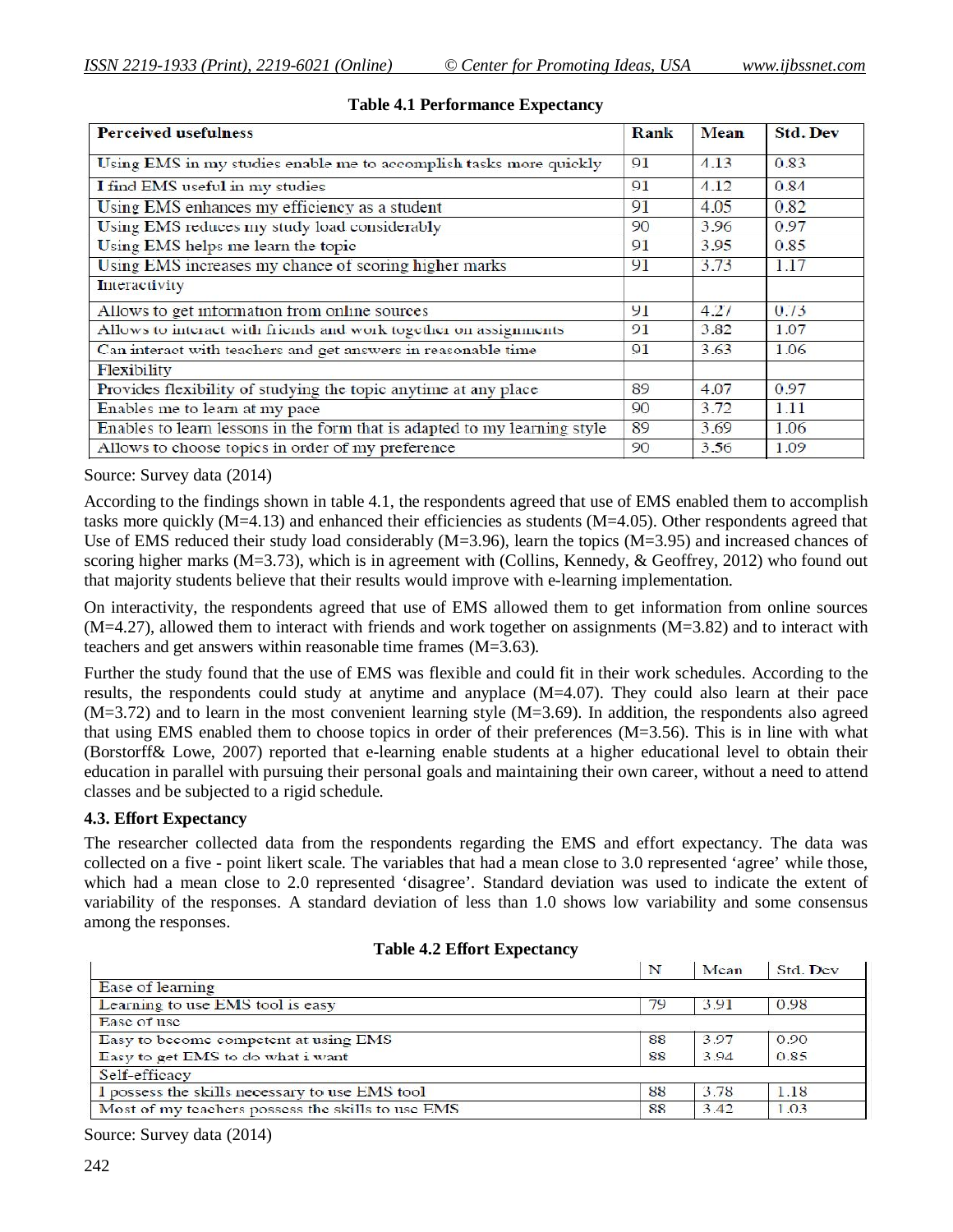The results according to table 4.2, shows that respondents agreed that learning how to use EMS tool is easy  $(M=3.91)$ . The respondents also agreed that it was easy to become competent using EMS  $(M=3.97)$  and easy to get EMS to do what is needed using EMS (M=3.94). The respondents on average also agreed that they possessed skills necessary to use EMS tools (M=3.78). However, the respondents were not sure that most of the teachers had the skills to use EMS (M=3.42). The above shows that it is easy to learn EMS, become competent and to get EMS in institutions of higher learning.

## **4.4. Social Influence**

The researcher collected data from the respondents on the social influence and EMS. Similar to section 4.4, the data was analyzed in mean and standard deviation. The results are tabulated in table 4.4.

|                                                                                 | N  | Mean | Std. Dev |
|---------------------------------------------------------------------------------|----|------|----------|
| Subjective Norm                                                                 |    |      |          |
| Most people who are important to me/want me to use EMS                          | 85 | 3.27 | 1.17     |
| Most of the people who influence my behaviour want me to use EMS in<br>my study | 87 | 3.25 | 1.15     |
| Image                                                                           |    |      |          |
| Using e learning adds to my status amongst my colleagues                        | 87 | 3.40 | 1.07     |
| Students who use EMS have more prestige                                         | 86 | 3.31 | 1.17     |
| Students who use EMS are considered to be smart                                 | 87 | 3.18 | 1.11     |

#### **Table 4.3: Social Influence**

Source: Survey data (2014)

The respondents were not sure whether most people who were important to them wanted them to use EMS (M=3.27), neither were they sure whether most people who influenced their behavior wanted them to use EMS (M=3.25). The respondents could not tell whether using e-learning influenced their status (M=3.40). Also they could not ascertain whether students who used EMS had prestige (M=3.31) or were considered to be smart  $(M=3.18)$ .

## **4.5. Facilitating Conditions**

The respondents also provided information on the availability of enabling conditions and EMS use in the institutions of higher learning. The data was analyzed using mean and standard deviation as shown in table 4.4.

|                                                                   | N  | Mean | Std. Dev |
|-------------------------------------------------------------------|----|------|----------|
| ICT infrastructure                                                |    |      |          |
| ICT support staff are always available to assist                  | 87 | 2.69 | 1.24     |
| My institution provides all facilities I need for E-learning      | 89 | 2.56 | 1.27     |
| The ICT infrastructure is available when I need it                | 89 | 2.42 | 1.23     |
| <b>Institutional Policies</b>                                     |    |      |          |
| My institution provides me opportunity for E-learning             | 89 | 3.19 | 1.20     |
| My institution provides incentives to students who use E-learning | 89 | 2.70 | 1.22     |
| My institution provides incentives to teachers who use E-learning | 89 | 2.82 | 1.23     |
| <b>Training and Support</b>                                       |    |      |          |
| My institution provided me training on how to use EMS tool        | 88 | 2.93 | 1.35     |
| There is help available if required while using EMS               | 89 | 2.89 | 1.25     |
| Leadership                                                        |    |      |          |
| The head of my department/institute uses EMS                      | 88 | 3.13 | 1.14     |
| The head of my department/institute supports students who use EMS | 89 | 2.98 | 1.19     |
|                                                                   |    |      |          |

**Table 4.4 Facilitating Conditions**

Source: Survey data (2014)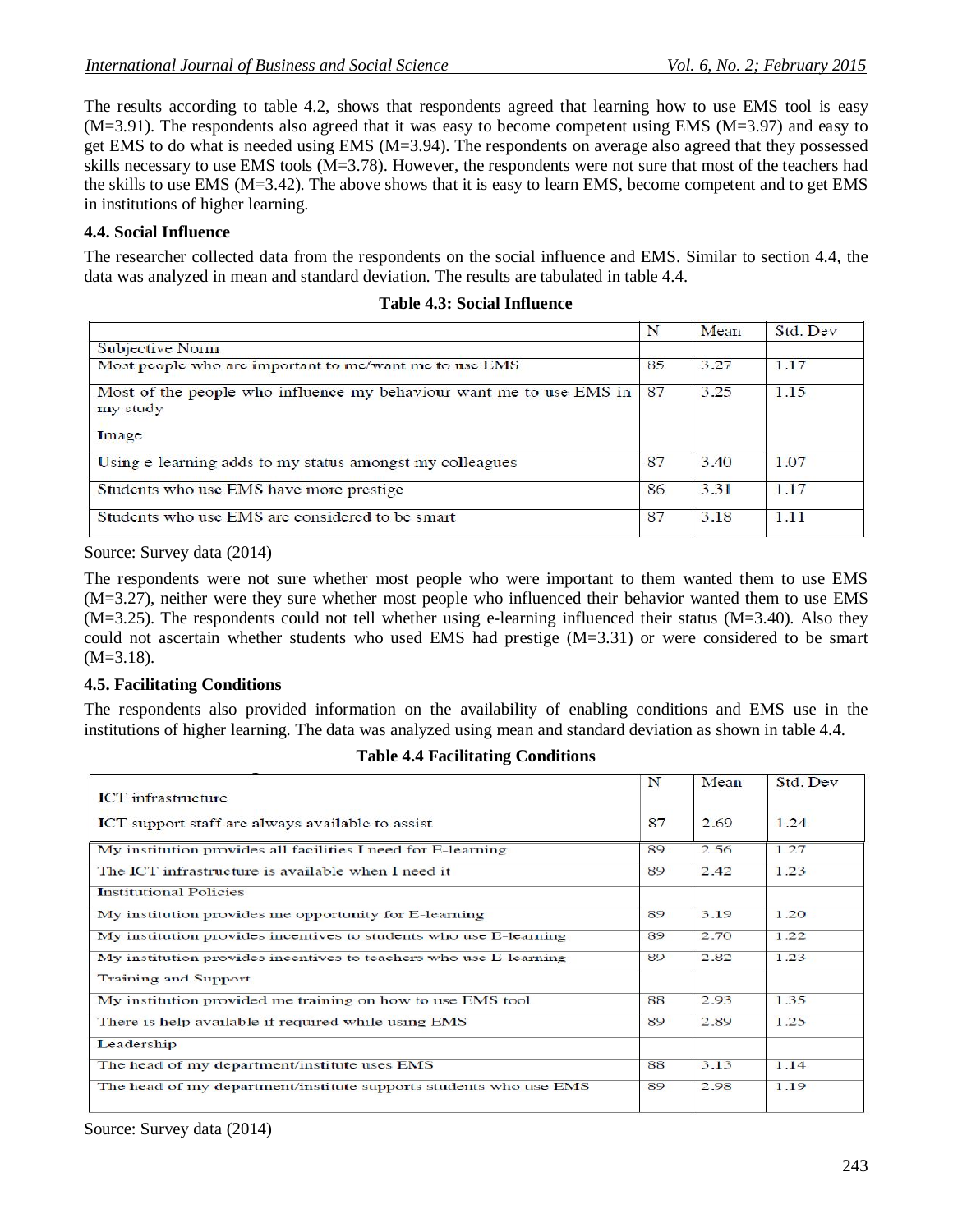On ICT infrastructure, the respondents were not sure whether there were ICT support staff always available to assist (M=2.69) neither were they sure that their institutions provided all facilities needed for e-learning (M=2.56). However, the respondents generally indicated that ICT infrastructure was not always available when it was needed  $(M=2.42)$  in the institutions. This is in agreement with what (Collins, Kennedy, & Geoffrey, 2012) reported in their research study entitled framework of e-learning implementation in developing countries. They also report a similar problem where cost and poor Internet infrastructure considerably affect acceptance of EMS in institutions of higher education.

On institutional policies, the respondents were not sure whether the institutions provided opportunities for elearning (M=3.19), incentives to students who used e-learning (M=2.70) or even incentives to teachers who used e-learning (M=2.82). The indifference of the respondents' answers implies that institutional policies on ICT are not that clearly highlighted or very strongly emphasized in institutions of higher learning.

Croxall& Cummings (2000) established that training and availability of technology are significant in relation to usage of technology. Vannatta& Fordham (2004) also did similar research and found out training to be the best predictor of technology use. However, the researcher found out that most of respondents were not sure whether their institutions of higher learning provided them with training on how to use EMS tools (M=2.93). Further they were not sure whether there was help available while using EMS ( $M=2.89$ ), which is a worrying trend that affects EMS integration into instruction.

On leadership, the respondents on average were not sure whether the heads of their departments/institute used EMS (M=3.13). Also the respondents were not sure whether the heads of their departments/institute supported those who used EMS ( $M=2.98$ ). This is contrary to what (Donna & Joe, 2009) recommend that administrator must be proactive in their encouragement and support of all teachers as they integrate technology in teaching or learning support.

#### **4.6. Behavioral Intention**

The respondents also provided information on the behavioral intentions and the use of EMS tools in institutions of higher learning. The information was analyzed using mean and standard deviation as shown in table 4.5.

|                                                 |    | Mean | Std. Dev |
|-------------------------------------------------|----|------|----------|
| I intend to use E-learning in the next semester | 87 | 3.99 | 0.90     |
| I plan to use EMS in the next semester          | 88 | 3.90 | 1.02     |
| I predict i could use EMS in the next semester  | 88 | 3.88 | 0.92     |

#### **Table 4.5 Behavioral Intention**

Source: Survey data (2014)

The respondents agreed that they intended to use e-learning in their subsequent semester (M=3.99). Further, the respondents on average planned to use EMS in subsequent semester (M=3.90) and predicted their probabilities of using EMS in their subsequent semesters (M=3.88).

The researcher conducted a correlation analysis to establish the relationship between the factors as shown in table 4.6.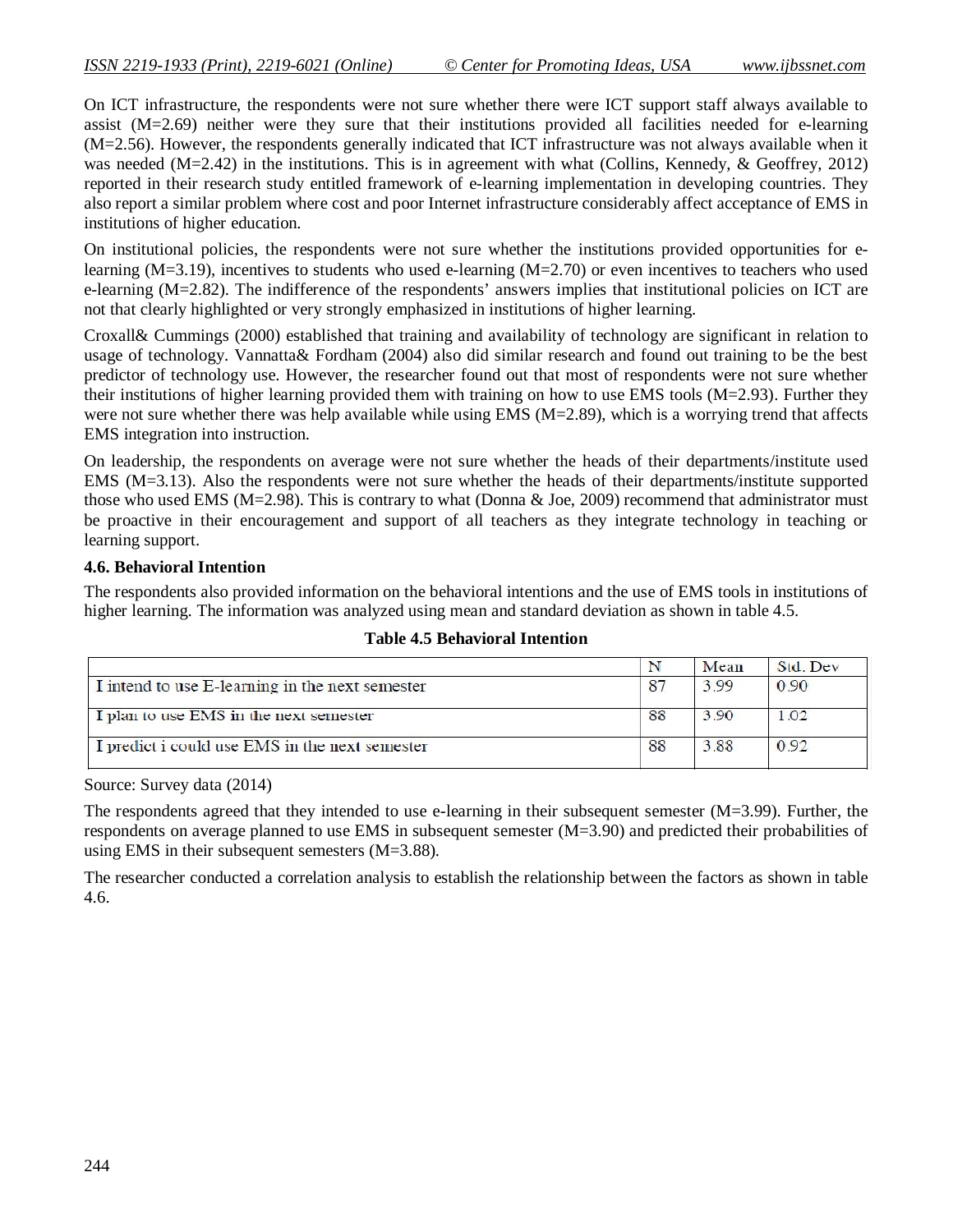|           |                                                                | PE)       | <b>EE</b>   | <b>SI</b>           | FC        | BI      |
|-----------|----------------------------------------------------------------|-----------|-------------|---------------------|-----------|---------|
| PE        |                                                                |           | $.580**$    | $.355***$           | $.272$ ** | $.228*$ |
|           | $Sig. (2-tailed)$                                              |           | .000        | .001                | .009      | .029    |
| EE        |                                                                | $.580**$  |             | $.428**$            | $.356**$  | $.229*$ |
|           | Sig. (2-tailed)                                                | .000      |             | .000                | .000      | .028    |
| <b>SI</b> |                                                                | $.355$ ** | $.428**$    |                     | $.314**$  | $.215*$ |
|           | $Sig. (2-tailed)$                                              | .001      | .000        |                     | .002      | .040    |
| FC        |                                                                | $.272$ ** | $.356^{**}$ | $.314**$            |           | .154    |
|           | $Sig. (2-tailed)$                                              | .009      | .000        | .002                |           | .143    |
| <b>BI</b> |                                                                | $.228*$   | $.229*$     | $.215$ <sup>*</sup> | .154      |         |
|           | $Sig. (2-tailed)$                                              | .029      | .028        | .040                | .143      |         |
|           | $*$ . Correlation is significant at the 0.01 level (2 tailed). |           |             |                     |           |         |
|           | $*$ . Correlation is significant at the 0.05 level (2-tailed). |           |             |                     |           |         |

## **Table 4.6 Correlation**

#### Source: Survey data (2014)

According to the findings shown in table 4.6, effort expectancy, social influence, facilitating conditions and behavioral intentions were all positively correlated with performance expectation. This implies that performance expectation increased with increase in other factors. The Performance expectancy, social influence, facilitating conditions and behavioral intentions were all positively correlated with the effort expectancy.

The social influence was positively correlated with performance expectancy, effort expectancy, facilitating conditions and behavioral intentions, which agree with UTAUT theory (Venkatesh et al., 2003). All the factors were positively correlated with an exception of the facilitating conditions and the behavioral intentions.

## **4.7. Discussion of the Findings**

The study collected data from respondents who were teaching, studying and even working with institutions of higher learning. The study found that most of the respondents had no more than 3 years' experience with EMS implying low EMS use or a recent technology, which had not penetrated much among the institutions of higher education. That trend in the use of EMS depends on the changes in student's demographic factors in educational, delivery market conditions, and in innovation technology itself.

The adoption and the willingness to adopt EMS in institutions of higher learning were influenced by performance expectancy of the users. From the findings, the users perceived EMS to be useful, the use of EMS tools enabled the users to accomplish tasks more quickly, enhanced their efficiencies as students and reduced their study load. It helped the students to learn the topics, which in turn enhanced their chances of scoring higher grades. These findings agree with UTAUT model that performance expectancy is based on beliefs about perceived usefulness.

The use of EMS was also seen to enhance interactivity in institutions of higher learning. The use of EMS allowed the users to get information from online sources, interact with friends and work together on assignments. Further the use of EMS helped the students to interact with teachers and get answers within reasonable time frames. That interactivity was one of key construct that make e-learning less frustrating by enabling the person to be able to adjust the time, location, content, and speed of learning according to their own personal schedules. This implies that use of EMS enabled a wider scope of interaction between the teachers and the students and friends.

The use of EMS also enhanced flexibility. The users could enjoy the benefit of convenience, which EMS brought to them. The users could study anytime and at any place of their convenience. The use of EMS also allowed the learners to study at their own pace and in most convenient learning style. Further, the use of EMS enabled the users to choose topics in order of their preferences.

UTAUT state that perceived ease of use, ease of learning and perceived efficacy beliefs are important factors or indicators influenced effort expectancy and behavioral intention. On effort use, the study found that learning on how to use EMS was easy among the users. The respondents agreed that it was easy for them to become competent at using EMS. It was also easy for them to get EMS to do most of their learning activities.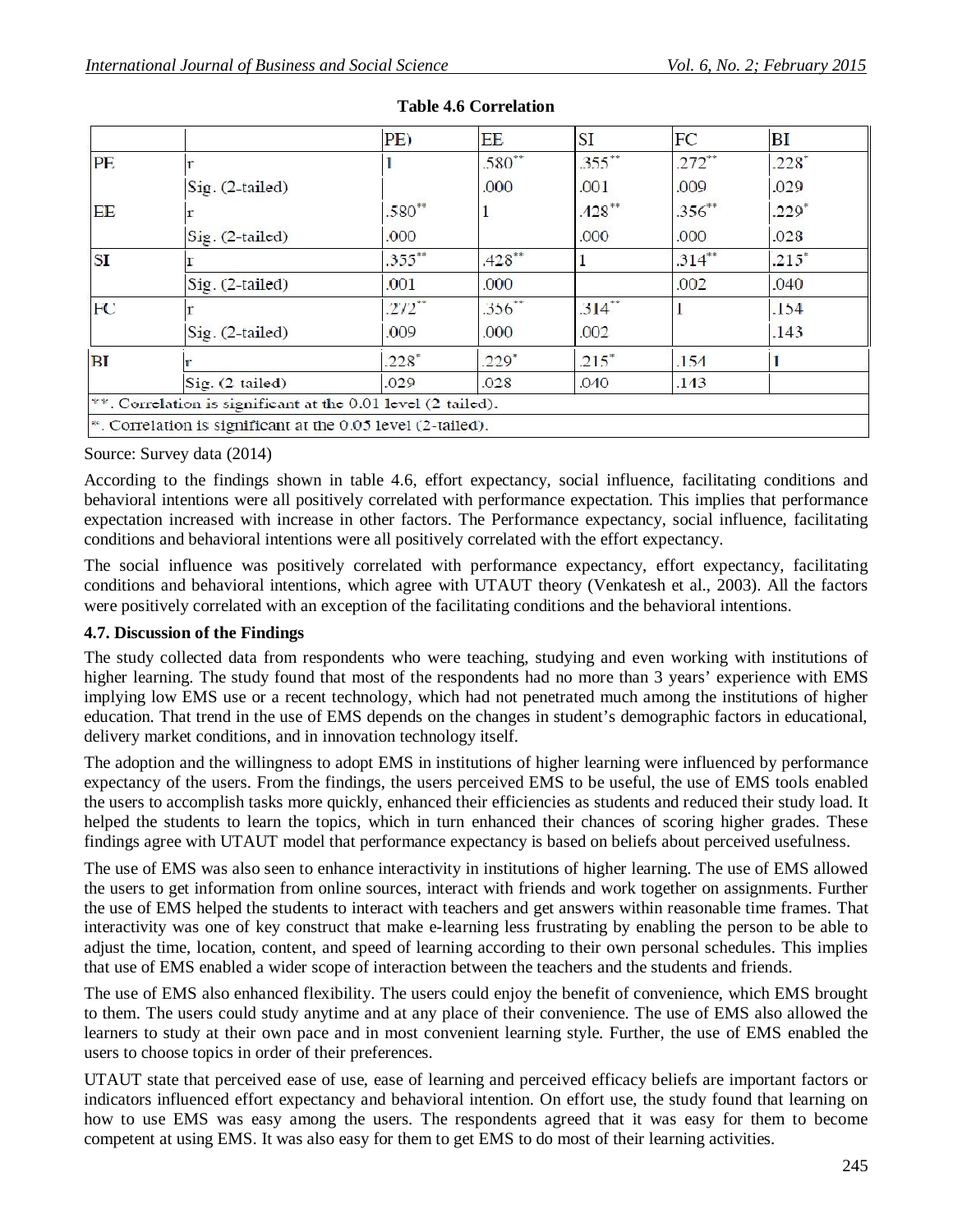In general, the respondents agreed having skills necessary for use of EMS. However, the respondents were neutral on whether the teachers had such skills.

The other factor influencing the use of EMS in institutions of higher learning was the social influence. The study found that there was no clear understanding whether friends of the respondents and their peers wanted them to use EMS. They were not sure whether use of e-learning neither influenced their status nor influenced their prestige. These findings show that the social factor was not a strong factor influencing the adoption of EMS.

Adoption and use of EMS was influenced by the enabling facilities and conditions. Venkatesh argued that institutional policy; training support and leadership are some of the key indicators that have found to influence adoption of a new technology. The study respondents had no clear understanding on whether there was good ICT infrastructure to facilitate use of EMS. The respondents had no good knowledge on the availability of the ICT support staff and available facilities for ICT use. The respondents further held that ICT infrastructure was not readily available for use in the institutions of higher learning. Shahadat also did a similar research and found out that barriers like lack of equipment, unreliability of equipment, lack of technical support and other resourcerelated issues affected adoption of e-learning management system. This implies a low perception of ICT infrastructure among the EMS users in higher institutions of learning.

On institutional policies, there was no clear understanding on whether institutions provided opportunities for higher learning. The respondents were not aware on whether the institutions extended incentives to students and teachers, who used e-learning implying inadequate institutional policies on EMS use in higher institutions of higher learning. These findings agree with argument that lack of administrative and institutional support often result in teachers falling short when attempting to incorporate technology in learning institutions.

The respondents were not able to identify any training on how to use EMS tools neither could they identify any help they could get when using EMS. This indicates lack of support and training on EMS use or lack of awareness of the availability of the training and support for the institutions, which show the need of training and support as one of facilitating conditions in adopting e-learning management system.

On leadership, the respondents could not identify whether heads of departments used EMS nor supported the use of EMS. These findings imply lack of infrastructural, policy framework, training and leadership support on the use of EMS, which has greatly affected the use of EMS in institutions of higher learning. The study found high behavioral intentions and need to use EMS amongst student and staff in institutions of higher learning. The staff and students intended and had planned to use EMS in subsequent semesters. Some had predicted high probabilities of using EMS in future. This implies a high demand and need for EMS use among the institutions of higher learning.

## **4.8. Conclusions**

The study concludes that staff and students in institutions of higher learning have less experience in EMS. The study found that most of the students and staff have less than 3 years' experience with EMS. Both staff and students have been motivated to adopt EMS by the expected performance associated with the use of EMS. The use of EMS was useful, enabled faster completion of tasks, enhanced efficiencies and helped students to learn the topics. The use of EMS also increases chances of interactivity between students, teachers and even friends. The other expected aspect of EMS is flexibility. The users can study at any time and at any place of their convenience and even study at their own pace.

The expected and perceived ease of use influences the adoption of EMS. The willingness to use EMS is driven by the ease of learning EMS, ease of access and availability of skills to use technology among the staff and students in institutions of higher learning. However, social influence was found to no strong influence in the willingness to use EMS among staffs and students. The study found that neither friends nor peers influenced their willingness to adopt EMS.

The study concludes that the low rate of EMS use is attributable to facilitating conditions and facilities.

The staff and students had little knowledge on the availability of ICT infrastructure, support staff and facilities. Other determinants such as institutional policies, training and leadership support on ICT use were weak. This unsporting climate has killed the spirit of ICT use amid the higher demand by the staff and students. Regarding behavioral intention, the study concludes that the need and desire to use EMS among students and staffs has positively contributed to the increased demand and preparedness to adopt EMS in institutions of higher learning.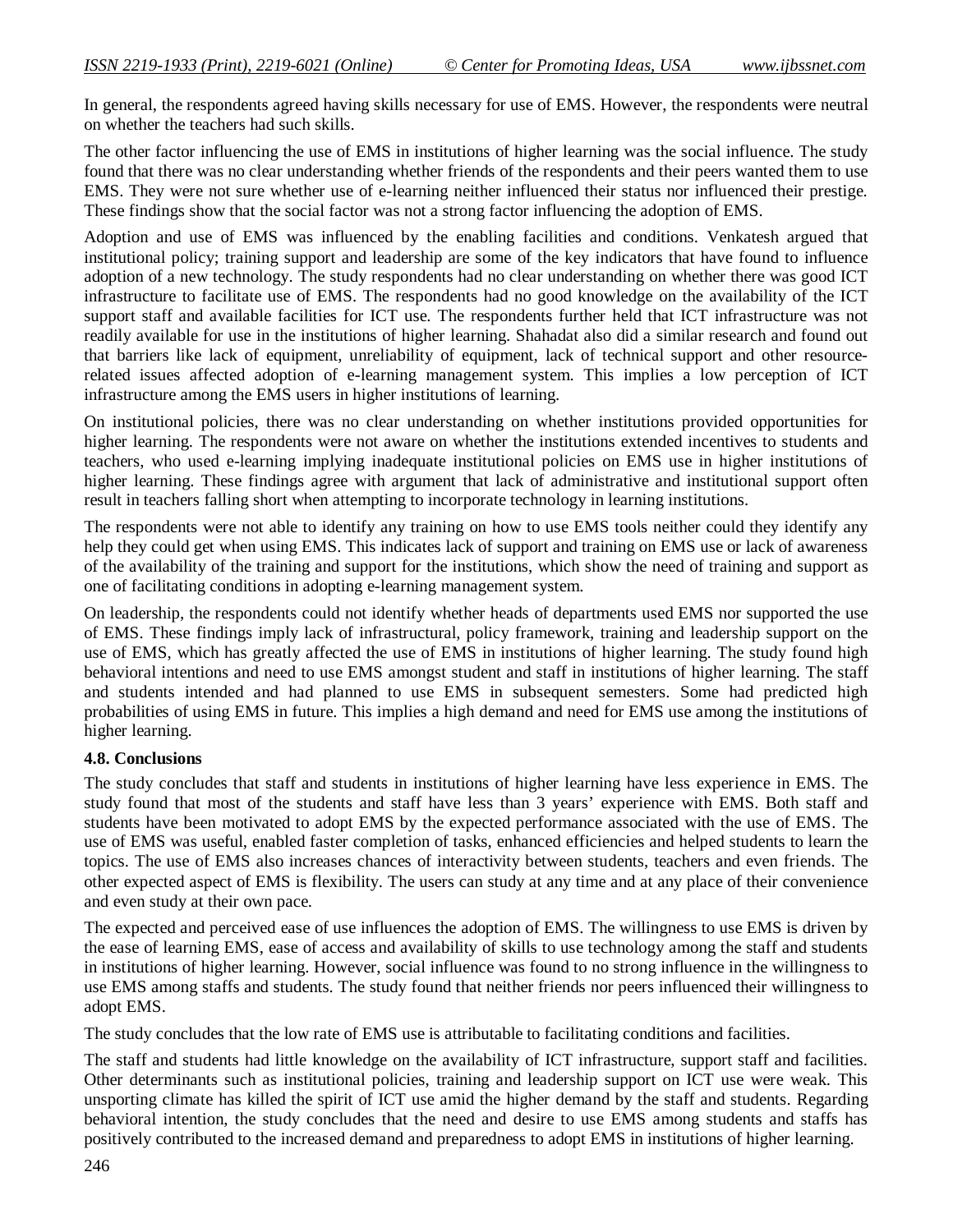Finally, this study concludes that more need to be done in relation to these findings in order to successfully adapt EMS in institutions of higher learning in Kenya.

#### **4.9. Recommendations**

The study found that most of the staff and students in institutions of higher learning have no much experience with EMS despite the perceived usefulness of the technology. To improve the use of EMS the university management should heavily invest in technological use and EMS use and availability. The study found that ICT infrastructural capacities in the institutions of higher learning were weak and unknown. This has been a set back towards use of EMS in the institutions. Thus it is recommended that more ICT facilities and support staff be availed to assist users.

The study found no clearly stated institutional policies on ICT use in the institutions of higher learning.

This works against the adoption of ICT in the institutions. The study recommends that the management of such institutions develop a policy framework to guide the use of ICT use as well creating incentives on the use of the new upcoming technology.

The study found that training and support extended by the institutions to students and staff who use EMS to be minimal. This has derailed the progress on the adoption of the ICT in the institutions. It is recommended that training and support programs be established to ensure a sustainable use and prevent collapse of EMS in the institutions of higher learning in Kenya.

To make the EMS use a success, it is recommended that EMS use be synchronized with the departmental systems to ably grow and sustain the culture of EMS use among the staff and students.

### **4.10. Suggestions for Further Areas of Study**

A similar study should be conducted at the lower institutions of learning to facilitate easy penetration of the technology use in learning. The study further recommends that a comparative study be done to compare the factors affecting the use of EMS in public and private institutions.

## *References*

- Adams, D. A., Nelson, R. R., & Todd, P. A. (1992). Perceived usefulness, Ease of use, and usage of Information Technology: A Replication. MIS Quarterly, 16 (2), 227 - 247.
- Ajzen, I. (1991). The Theory of Planned Behavior.Organizational Behavior and Human Decision Processes, 50 (2), 179-211.
- Ali, T., Kate, H., &Xiaohui, L. (2013). Factors Affecting Students' Acceptance of E-learning Environments in Developing Countries: A structural Equation Modeling Approach. International Journalof Information and Education Technology, 3 (1).
- Basheer, A. A.-a., & Ibrahim, A. M. (2011). Measuring the acceptance and adoption of E-learning by academic staff. Knowledge Management & E-learning: An International Journal, 3 (2), 201 -221.
- Borstorff, P. C., & Lowe, S. L. (2007). Students perceptions and opnions toward e-learning in the college environment. Academy of Educational Leadership Journal, 11 (2), 13 - 30.
- Brinkerhoff, J. (2006). Effects of a long duration, professional development academy on technology skills, computer self-efficacy, and technology integration and beliefs,.Journal of Research onTechnology in Education, 39 (1), 22 - 43.
- Chuttur, M. Y. (2009). Overview of technology acceptance model: Origins, developments and future directions. Sprout: Working Papers on Information Systems, 9 (37), 9 - 37.
- Collins, O. O., Kennedy, O. O., & Geoffrey, M. M. (2012). A framework for E-learning implementation in developing countries: students perspective. International Journal of Emerging Sciences, 2 (4), 579-597.
- Concannon, F., Flynn, A., & Campbell. (2005). What Campus-based students think about qualityand benefits of e-learning. British Journal of Educational Technology, 36 (2), 501 - 512.
- Creswell, J. W. (2009). Research Design: Qualitative, Quantitative and Mixed Methods Approaches. (3, Ed.) New Delhi: SAGE Publications, Inc.
- David, E. G. (2009).Doing Research in the Real World. (2, Ed.) London: SAGE.
- Davis, F. D. (1989). Perceived usefulness, perceived ease of use, and user acceptance of Information Technology.MIS Quarterly, 13, 983 - 1003.